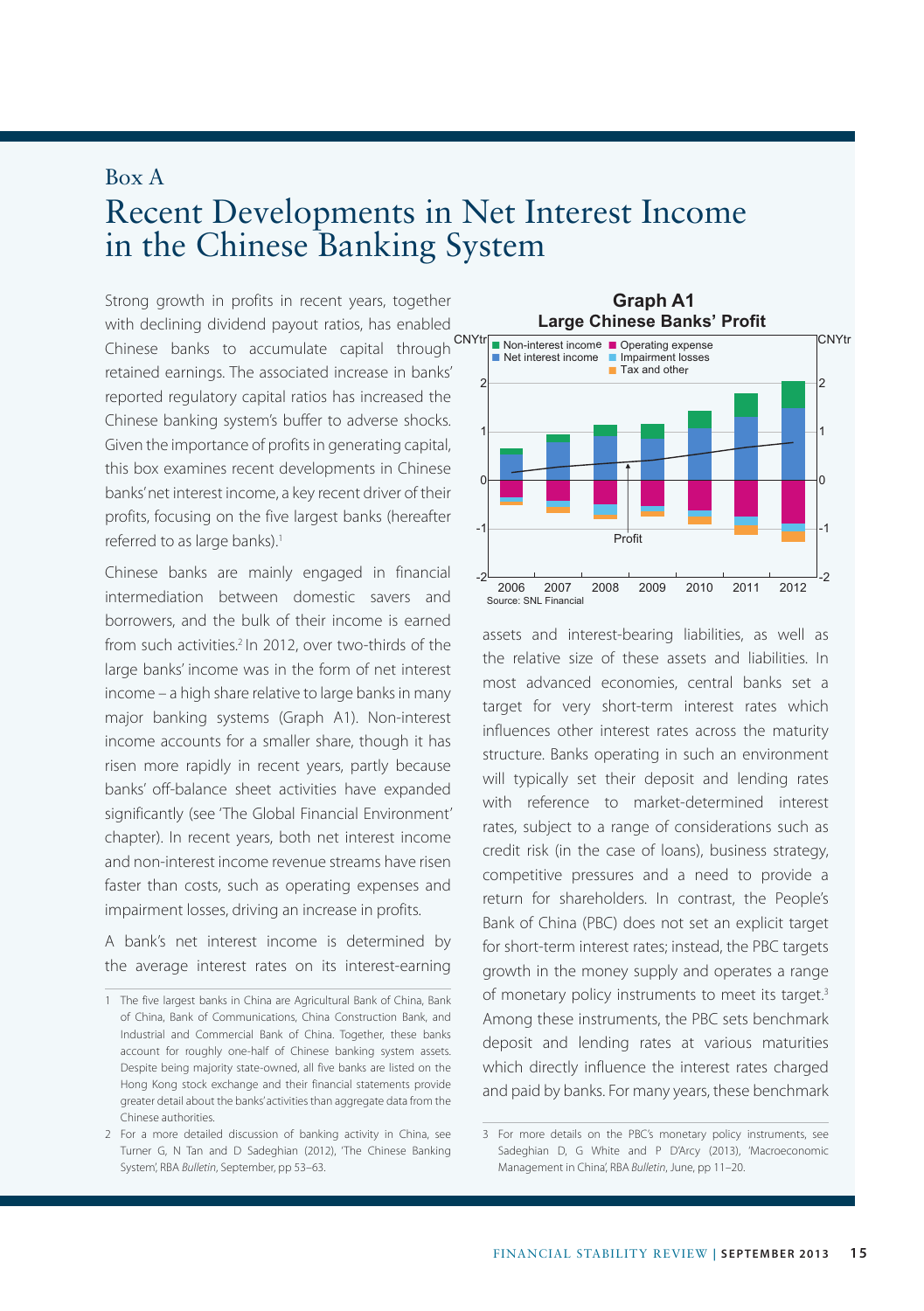rates set a ceiling on deposit rates and a floor on loan rates for a range of products. Reforms announced in June 2012 and July 2013 removed interest rate restrictions on non-mortgage loans and permitted rates on bank deposits to slightly exceed the relevant benchmark rate.<sup>4</sup>

Even before these reforms, actual rates paid by borrowers across the Chinese banking system often varied substantially from benchmark lending rates. Against the backdrop of strong demand for credit, and the PBC's actions to rein in credit growth from the extremely rapid rates over 2009, an increased share of new loans was priced above benchmark rates over 2010 and 2011, and the average lending rate increased by much more than benchmark lending rates (Graph A2). From late 2011, however, a smaller share of loans has been priced above benchmark and average lending rates have fallen by more than benchmark rates, suggesting that banks have had considerable scope to adjust lending rates beyond changes to benchmark *lending* rates.



**Graph A2**

4 In June 2012, the PBC announced that banks were allowed to pay up to 1.1 times the relevant benchmark rate on deposits, and charge lending rates as low as 0.7 times the benchmark, before completely removing restrictions on lending rates for non-mortgage loans in July 2013.

In contrast, the large banks' financial statements suggest that benchmark *deposit* rates are a good indicator of interest rates actually received by depositors, especially by households on their demand deposits (Graph A3). Corporate customers on average earn more than the benchmark rate on their demand deposits, reflecting the banks' ability to pay above benchmark rates on highvalue deposits, though the spread between actual corporate demand deposit rates paid and the benchmark rate has remained relatively constant over the past six years. This implies that the PBC has strongly influenced the cost of funding from demand deposits, which account for around 40 per cent of the large banks' total liabilities. Though less definitive, the evidence suggests that pricing of term deposits, which account for another 40 per cent of liabilities, also closely follows benchmark rates; the average returns on both households' and corporations' term deposits in recent years have tended to be clustered around the benchmark rates for shorter-tenor term deposits. Many analysts expect further gradual reform of deposit rate restrictions over the next few years, which would naturally reduce the PBC's influence over actual interest rates received by depositors.